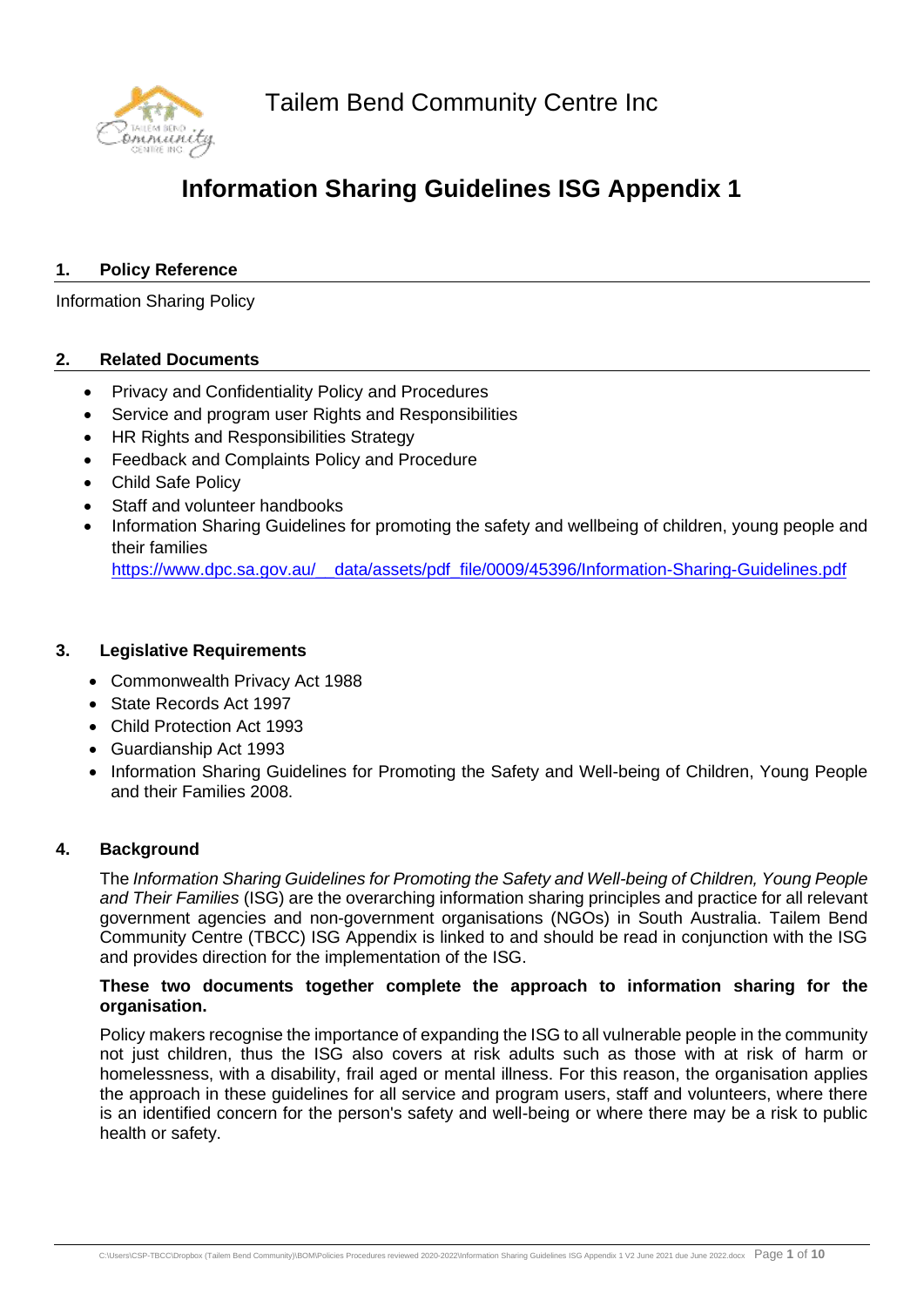#### *The Appendix includes:*

- procedure for gaining consent and discussing limited confidentiality;
- specific guidance for volunteers;
- positions involved in using the ISG and lines of approval/supervision;
- cultural guidance;
- record keeping;
- example case studies (scenarios staff may come across in their work), and
- where to obtain additional advice and assistance.

#### **5. Procedure for gaining consent and discussing limited confidentiality.**

- 5.1 Seeking consent for the sharing of confidential information is standard practice with all TBCC Inc. service recipients and program users and staff. Service Recipient consent to share their information should be sought whenever it is safe and possible to do so. Informed consent is best provided in writing – for example the consent for a referral to another service provider, however it can be gained verbally, but must be documented in the service recipient, staff or program file (whichever is most relevant to the program or service – and maintained confidentially).
- 5.2 The key elements to consent are:
	- Consent must be provided voluntarily without threat, pressure or attempting to overpower someone's will.
	- The person must be adequately informed of the implications of granting or refusing consent.
	- The person must have the capacity to understand, provide and communicate their consent.
	- Careful consideration should be given to the appropriateness of obtaining consent (preferably in writing); it must be safe to do so.
	- Consent is a process in which:
		- The person is told (or receives information in some other way) about the possible risks and benefits of their information being shared.
		- The person has the chance to ask questions and get them answered to their satisfaction.
		- The person has the opportunity to discuss with family or support people.
		- The person is able to use advice and information to help make a decision that they think is in their best interest.
		- The person communicates their decision to the staff member seeking their consent.
		- **•** The person understands that depending on circumstances, their information may have to be shared with or without their consent, if staff believe sharing will help mitigate risk, may improve their safety and well-being by bringing together better coordinated services, (as per the ISG and 1993 Children's Protection Act) or where there may be a risk to public health or safety.
	- Competence and authority may not only be about age or intellectual capacity or mental health – it may also be influenced by literacy, numeracy or cultural factors, some strategies and questions that may help determine this are:
		- Talk through information sharing and its implications at length.
		- Can the person demonstrate their understanding by discussing the implications?
		- Can the person tell you what it means for them?
		- Are there cultural barriers you need to consider, for example the person may be competent but culturally not have the "authority" to provide consent? Is there something you don't know that prevents them from giving consent?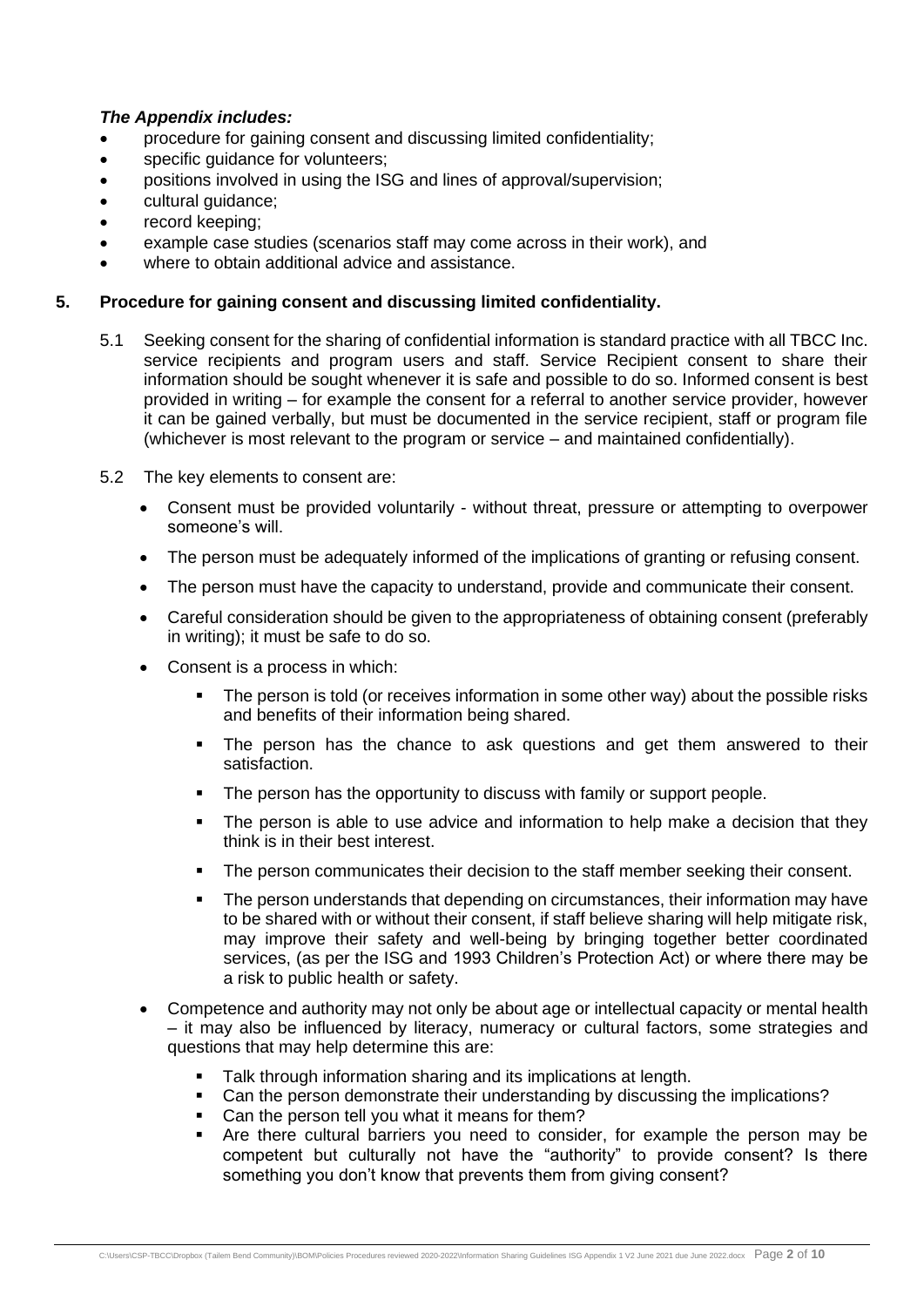- 5.3 On rare occasions information may need to be shared without consent in order to prevent causing or escalating serious threats to an individual's well-being or where there is a risk to public safety. This is the limit of confidentiality the organisation can provide and it is important that in obtaining consent for information, this limited confidentiality is made clear. The organisation does this by providing advice on information sharing procedures, to all service recipients, staff and volunteers including children, young people, parents and adults when they enrol in a TBCC Inc. activity/ program. Staff will also revisit an individual's understanding of the consent they have given if the nature of the original consent alters, or if there has been a considerable lapse of time between gaining consent and taking action.
- 5.4 TBCC Inc. will use a general statement about the use of the ISG for inclusion on forms or to be provided to service recipients and staff to advise them about the organisations approach to information sharing.

#### **The statement will read:**

*TBCC Inc. follows the SA Government Information Sharing Guidelines. This means that this organisation will work closely with other agencies to coordinate the best support for people.* 

*Under the ISG informed consent for the sharing of information will be sought and respected in all situations unless:*

- *it is unsafe or impossible to gain consent or consent has been refused and*
- *without information being shared, it is anticipated a child, young person or adult, will be at risk of serious harm, abuse or neglect, or pose a risk to their own or public safety.*
- *5.5 Critical Incidents must be reported in accordance with the TBCC critical Incident Policy and*
- 5.6 Steps 4, 5 and 6 of the ISG flow chart describe Service Recipient consent see next page. - ISG Decision Making Steps and Practice Guide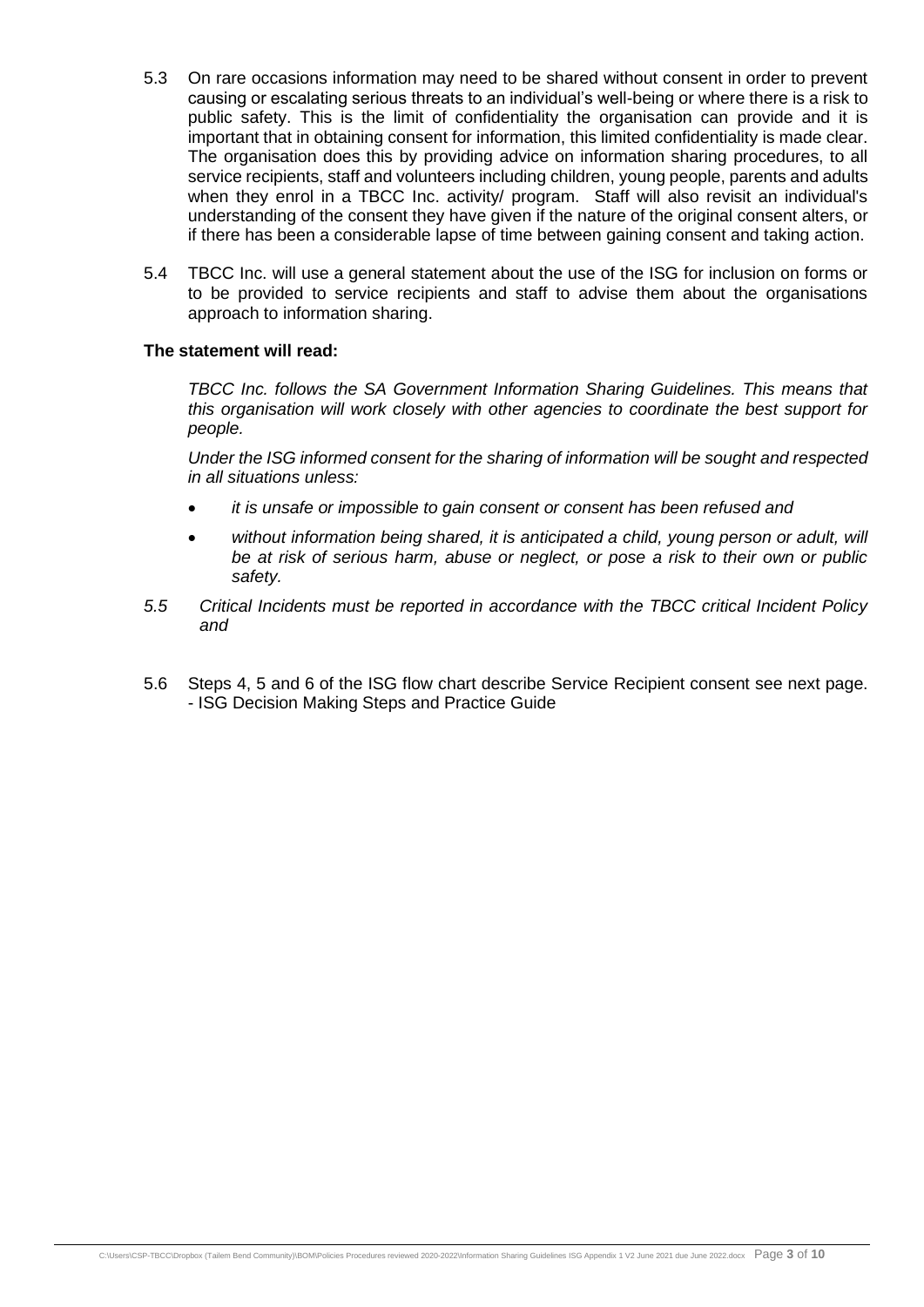## **ISG decision making steps**

**ISG** 



If you are unsure at any stage about what to do, consult your line manager/supervisor. If as a supervisor/line manager, you are unsure and need help or advice, you may need to seek legal advice or consult the SA Principal Advisor Information Sharing on (08) 8429 5945 or 1800 952 511 (toll free outside metropolitan South Australia).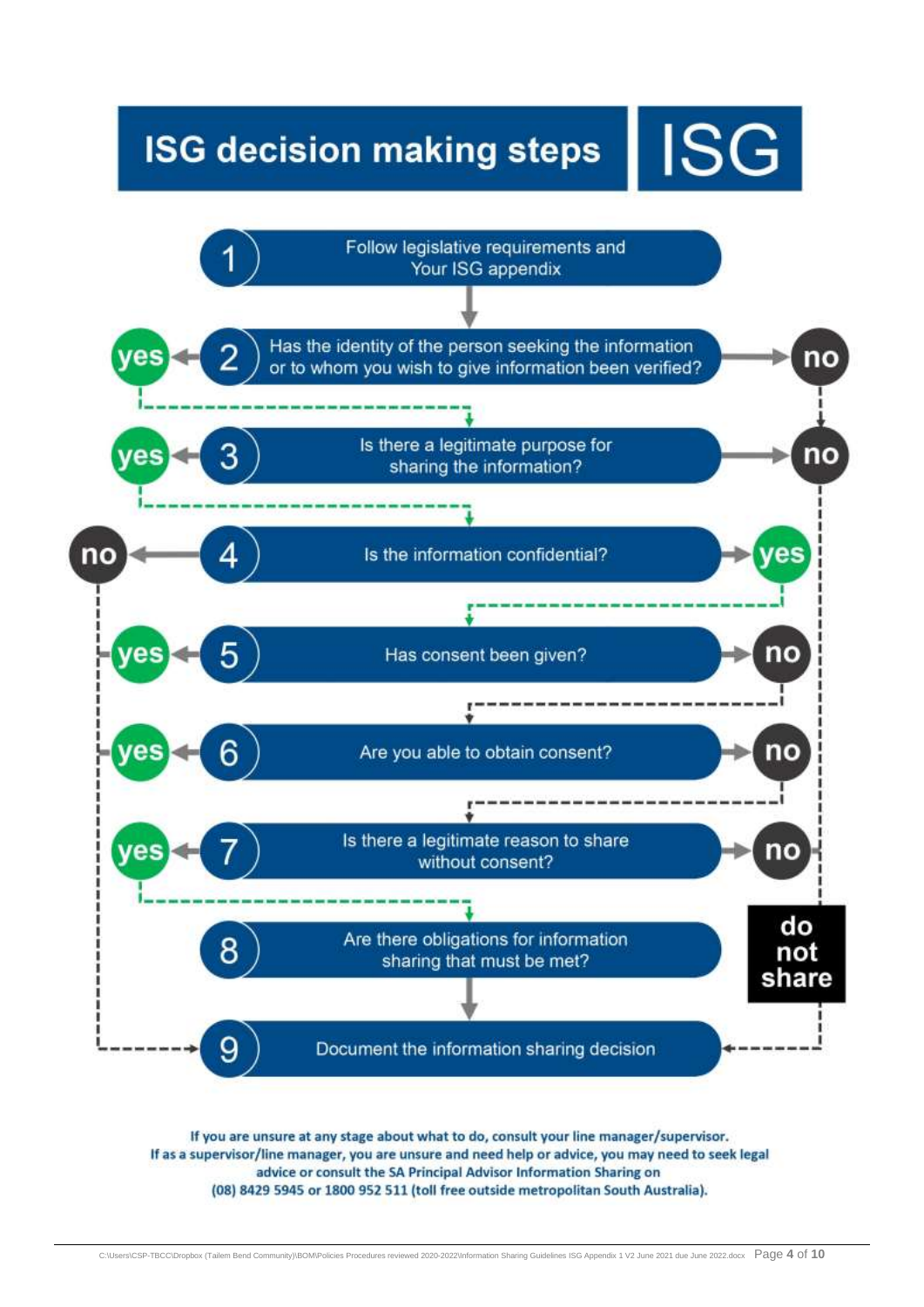## **ISG practice guide**

Before proceeding, check your ISG appendix for guidance:

# ISG



instructions about recording other significant steps.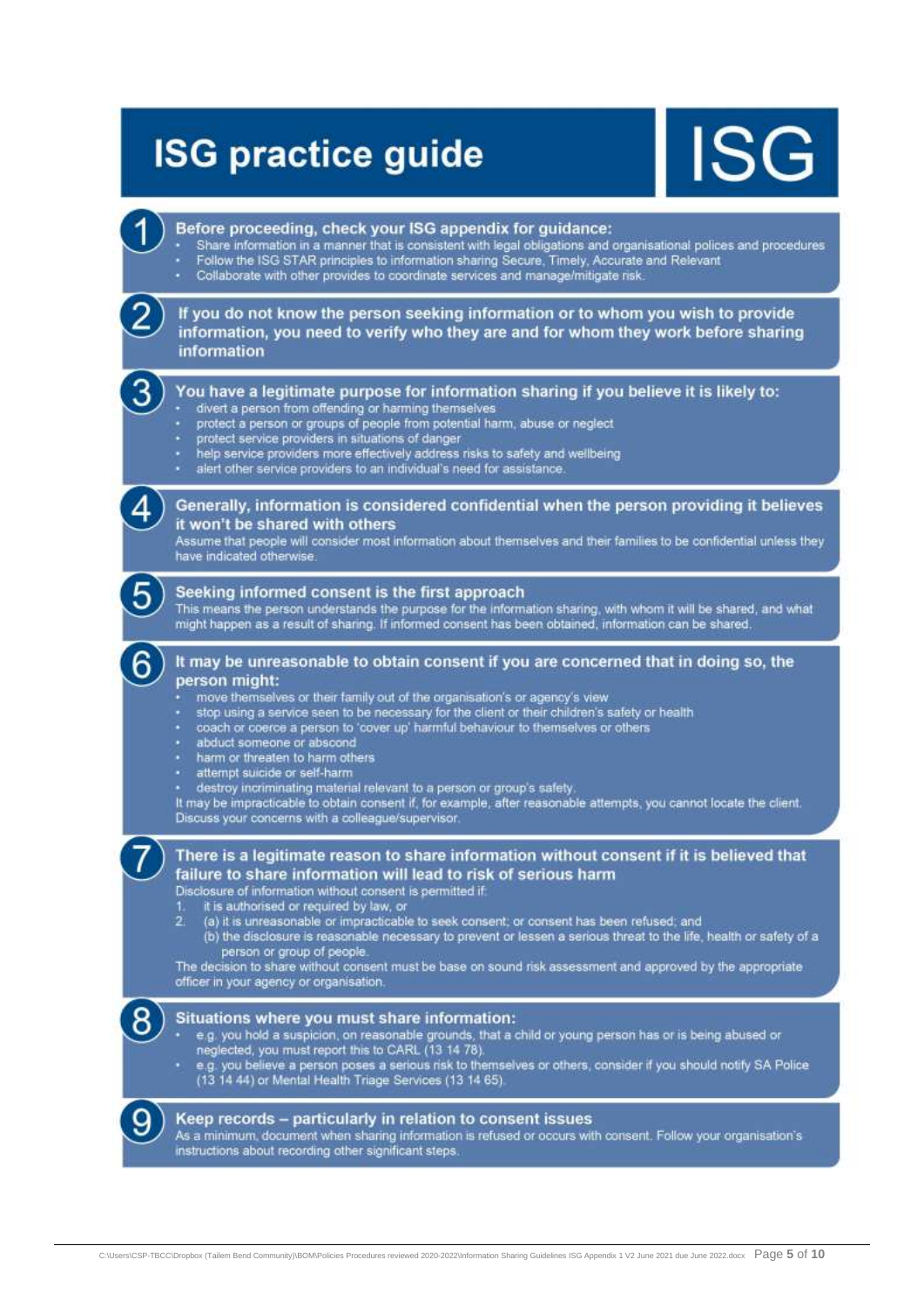#### **5.6 Specific guidance for volunteers**

Volunteers support all activities, programs and services of TBCC Inc. As part of their role volunteers may have access to information provided by another organisation (e.g. referrals) and observe the general wellbeing of children, young people and adults.

While volunteers are not authorised to share information with other organisations or government agencies (unless required under mandatory notification in conjunction with their supervisor) they will make an important contribution by advising the Coordinator when their observations cause them to be concerned about the safety and wellbeing of children, young people or adults.

As part of their induction all volunteers will be made aware of the ISG and who they should report their concerns to.

#### **5.7 Positions involved in using the ISG and lines of approval**

Most information sharing occurs with the consent of the people concerned. Decisions to share information without consent or refusal to share must be approved by the Coordinator.

The following chart lists those positions that may contribute to information sharing and their specific role.

| <b>Positions</b><br>young<br>adults. | providing Does the role include sharing Is approval required for Approval from<br>services to children, SR information with other information sharing without<br>people and organisations<br>with<br>consent? | SR consent or when refusing to<br>share? |             |
|--------------------------------------|---------------------------------------------------------------------------------------------------------------------------------------------------------------------------------------------------------------|------------------------------------------|-------------|
| Coordinator                          | Yes                                                                                                                                                                                                           | No                                       |             |
| Paid Staff                           | Yes                                                                                                                                                                                                           | <b>Yes</b>                               | Coordinator |
| <b>Volunteers</b>                    | No.                                                                                                                                                                                                           | <b>Yes</b>                               | Coordinator |

#### **6. Record keeping**

Existing service recipient / staff files will be used to record details of information sharing decisions and actions.

#### **Records of information sharing are essential:**

- TBCC will record all client information in client management system MAISY which is password protected and secure.
- When information is shared with consent evidence should be recorded on a consent form, registration form or similar, or recorded as a file note.
- When information is shared without consent, or
- When information sharing requests are refused by the organisation, or to the organisation, it should be recorded on the Information Sharing Record.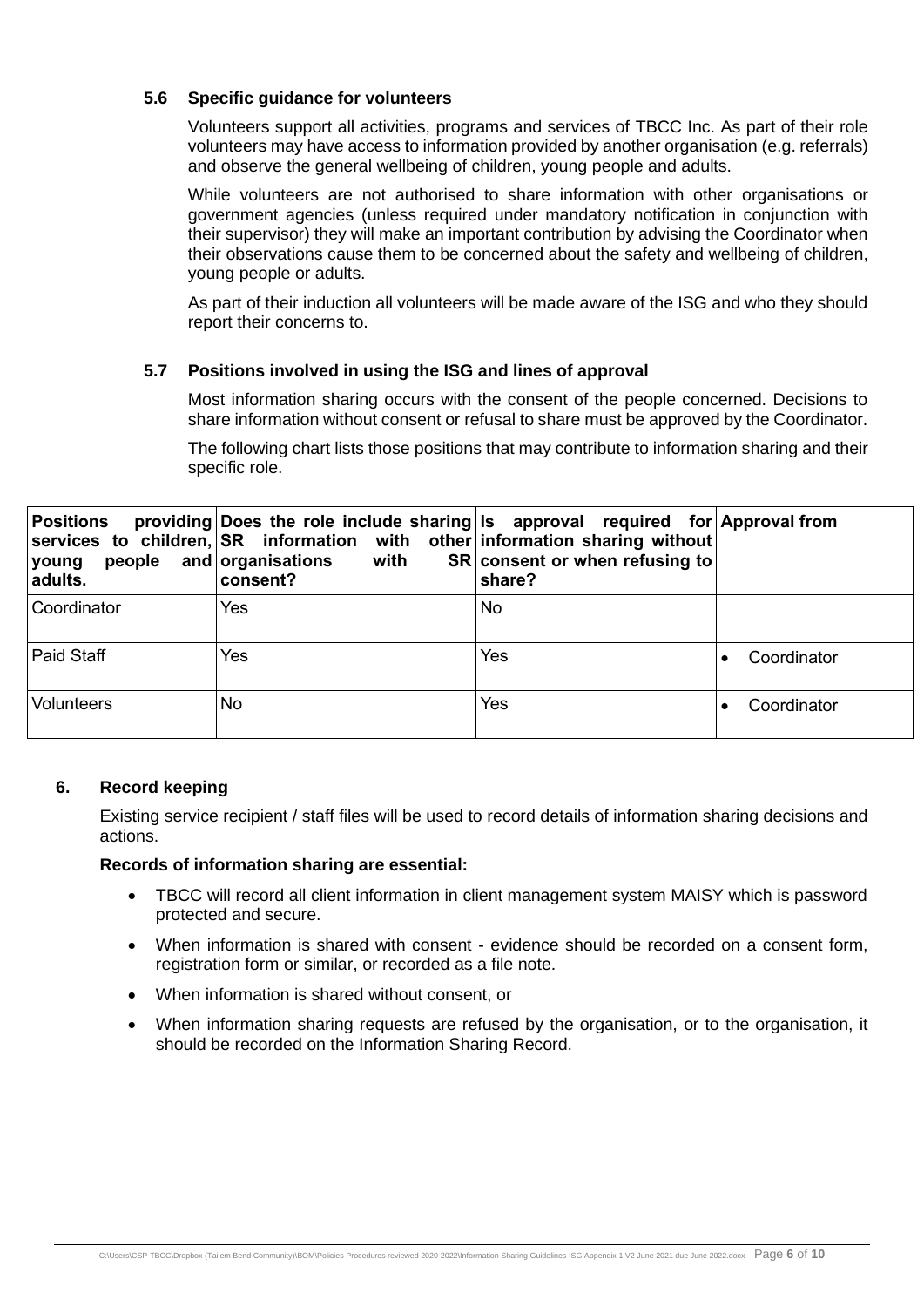| Information sharing situation                                                                    | What to record                                                                                                                                                                                                                                    | Where to record                                                                                                                                                                  |
|--------------------------------------------------------------------------------------------------|---------------------------------------------------------------------------------------------------------------------------------------------------------------------------------------------------------------------------------------------------|----------------------------------------------------------------------------------------------------------------------------------------------------------------------------------|
| 1. Information is shared<br>with consent                                                         | Copies of written consents and file note of:<br>•verbal consent recording<br>•who gave it, when and to whom<br>.what the consent related to<br>•information sought, provided or received                                                          | •Record on consent form<br>relevant to area of activity or<br>as a file note. Filed in securely<br>maintained records<br>management system $-$<br>Service Recipient /Staff file. |
| 2. Information is shared<br>without consent<br>(by The organisation or to The<br>organisation).  | •staff/volunteer involved<br>•referred to Coordinator<br>•advice received from others (including staff at<br>the Child Abuse Hotline)<br>.why consent was not obtained<br>.what information is shared, when and by whom<br>outcomes and follow up | •Record information on<br><b>Information Sharing Record</b><br>and store in Service Recipient<br>/staff file                                                                     |
| 3. Information sharing<br>request is refused (by The<br>organisation or to The<br>organisation). | •staff/volunteer involved<br>•referred to Coordinator<br>•the purpose (the immediate or anticipated risk<br>the request was intended to address)<br>•reason given for refusal<br>•outcome of any follow up                                        |                                                                                                                                                                                  |

#### **TBCC Inc. will use the following forms:**

- Consent relevant to activity including volunteer registration form, program or service registration and consent form.
- TBCC Information Sharing Guidelines (ISG) Policy
- Information Sharing Guidelines ISG consent form

#### **6.1 Cultural Guidance**

TBCC Inc. recognises the diversity of people within the community. The organisation also recognises that where people have different cultural beliefs, the approach to service or program delivery may need to be different. For example, in many Aboriginal groups, sisters may be the daughters of an aunt and an aunt may be the person responsible for guidance and discipline, meaning in some cultures those with the authority to give consent may not be who you would expect. There may also be significant repercussions within a community and for other workers from the same cultural background as a result of seeking consent or sharing information.

Cultural factors however, do not excuse behaviour that affects disadvantaged people or places them at risk of harm, abuse or neglect. It is important to guard against cultural stereotypes both positive and negative. Staff should seek advice if they are involved in information sharing actions involving families whose culture is unfamiliar to them. In South Australia there are a range of organisations and resources that may assist staff to make decisions and provide services that are culturally appropriate.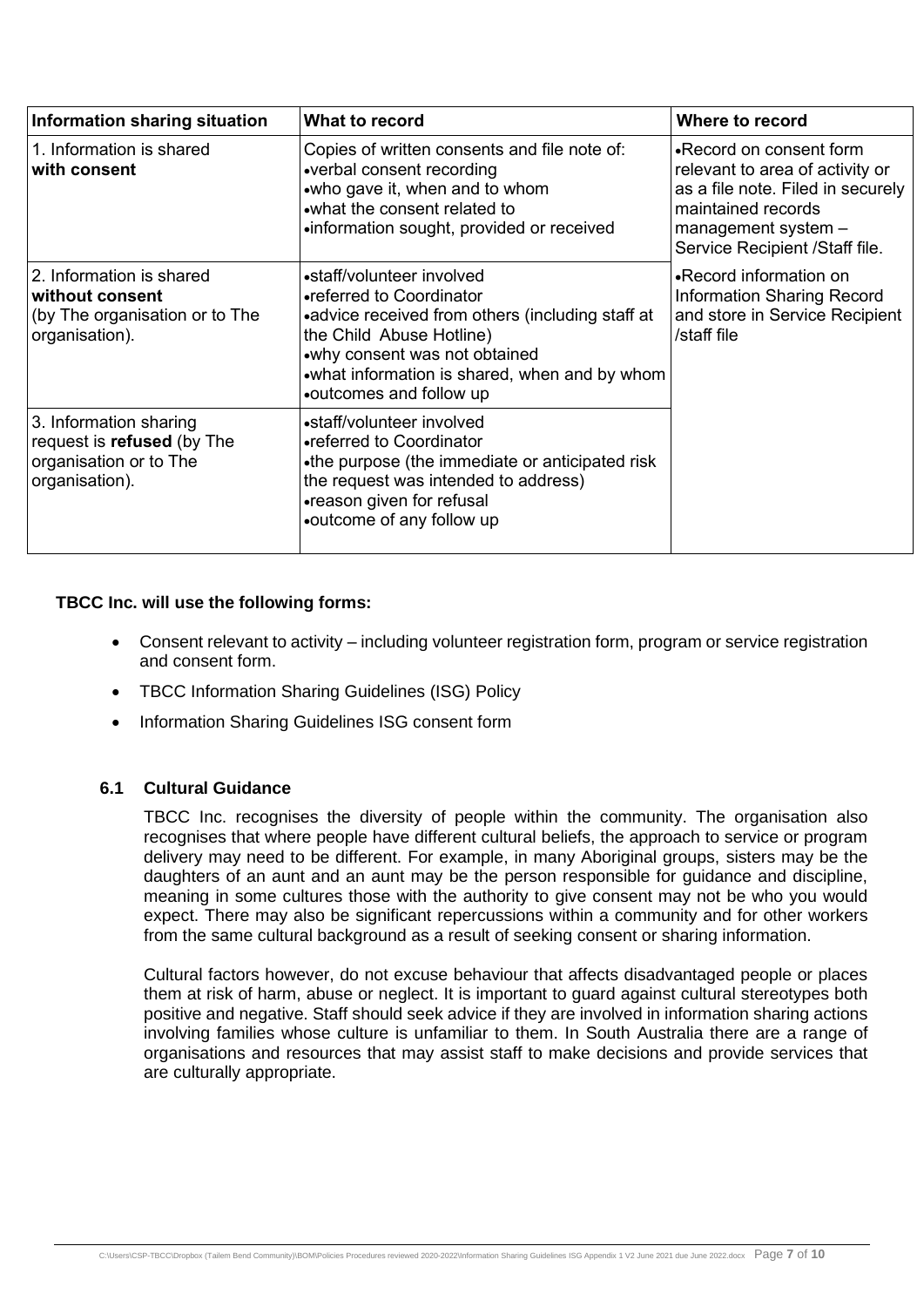#### **7. Case studies**

The following case studies provide examples in the context of the organisations programs and services of how to apply the ISG including:

- when not to share
- when to share
- when to request information
- what processes to use (for example documentation)
- how to go about seeking consent
- key contact people and resources only the Coordinator can

approve information sharing without consent).

The diversity of programs and services of the organisation means that these are only a small sample, always seek advice if unsure, how these guidelines could be applied to a specific situation.

#### **Case study 1**

#### **Sharing is justified - information sharing without consent ensures a service recipient receives appropriate support**

Mary is a 78 year old woman who uses the Council bus driven by a volunteer to do her weekly shopping. Mary's husband has advanced Alzheimer's disease and lives with Mary in their home they have shared for 50 years. When the driver goes to pick Mary up one day he observes that her husband is tied to the chair in the house. Mary says if she doesn't do this she cannot go shopping, as she worries that her husband will wander off while she is away. Volunteers also observe Mary has been losing weight and often talks about 'ending it all.' Volunteers suggest that the organisation may be able to provide some assistance in the form of company for her husband while she shops and that there may be assistance through the Council or Community Health that would further support her. She says, "don't be silly I can manage", but appears to be very withdrawn, the volunteer pushes the issue and Mary becomes upset and does not want to talk about the subject any more, she says "don't say anything - 'they ' will put us in a nursing home, I would rather die!" The volunteer reports this information to the Coordinator who decides it is important to go against Mary's wishes and contacts the Council and local Community Health Service.

The Health Service staff visit Mary and reassure her that they are there to help, a Dementia Care package is set up, which provides support for Mary and her husband in practical and emotional ways. The organisation continues to provide transport.

#### **In this case, there is sufficient reason to share information without Mary's consent, to reduce the risk of harm to her husband and to herself and for them to receive appropriate support. The Coordinator recorded the decision to share information without Mary's consent on the Information Sharing Record and filed it in Mary's file, including the outcome.**

#### **Case Study 2**

#### **Sharing is not justified – information sharing without consent is not justified due to a lack of risk to safety or wellbeing.**

A 16 year old girl, participates in an exercise program. She is seeking to lose weight and become fitter. She has not disclosed any difficulties or concerns about her relationships with her peers or with adults. The trainer identifies that she is a little over the normal Body Mass Index (BMI) and seems committed to a healthy fitness and eating regime.

The counsellor at the school where the girl attends is aware of the girl's involvement in a program but not the specific program or reasons for accessing the service. She has refused to provide this information. The counsellor believes he can provide better support to the student if he knows what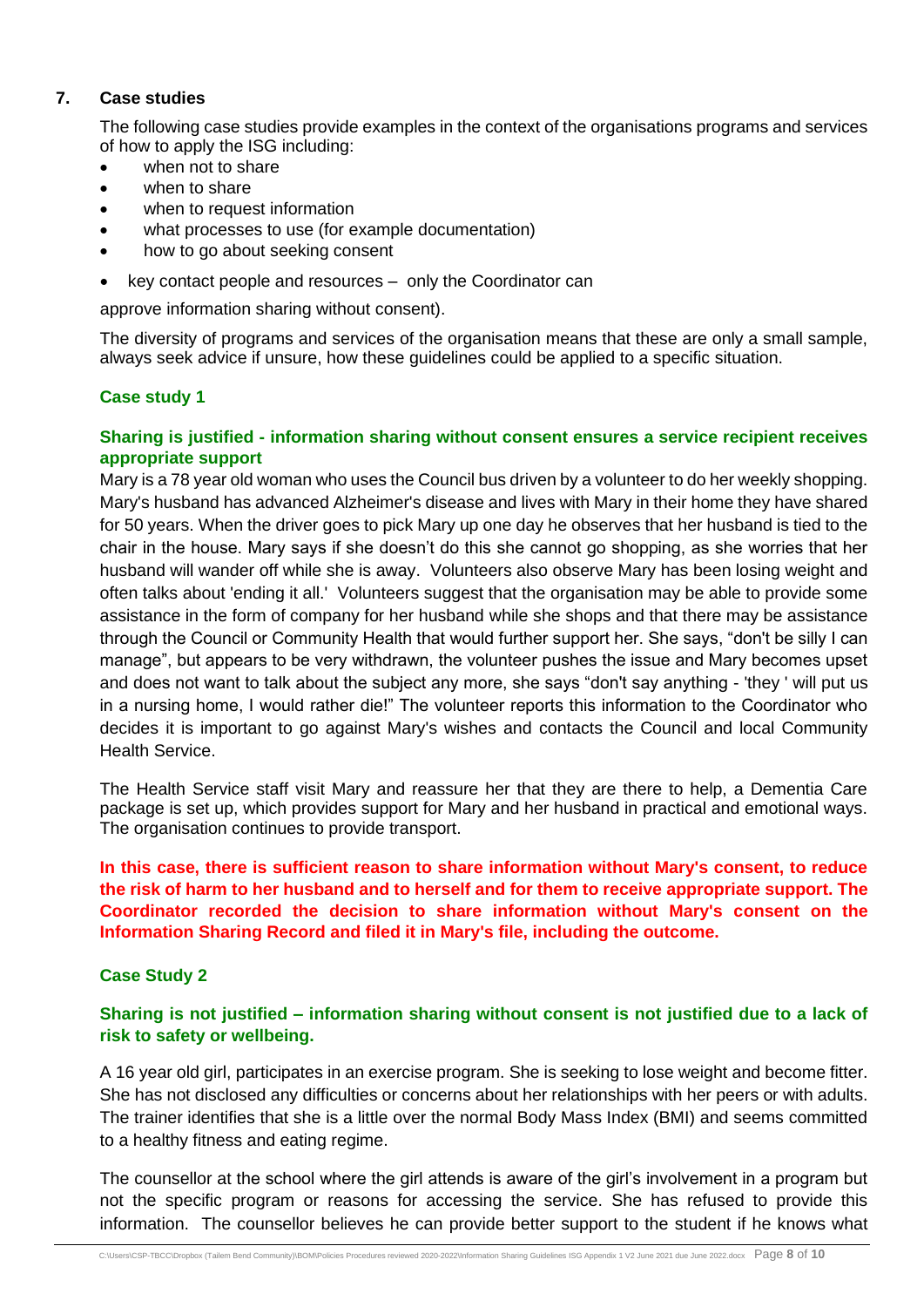issues the girl is facing and seeks this information from the Coordinator. The girl is coping well at school, both academically and socially.

The Coordinator liaises with the trainer and decides that if information is not shared by him it is reasonable to believe that neither the girl nor others will be 'at increased risk of harm'. The basis for declining to share information is explained to the counsellor and a record of this refusal is kept in the program service recipient files.

**There was no justification for sharing information without consent as the safety or wellbeing of the girl was not at threat.**

#### **Case Study 3**

**Information sharing between the Organisation and another NGO without service recipient consent.**

A young mother with four children presented in a very distressed state to the main office. She informed the front office staff that she had nowhere to go, her boyfriend had just 'kicked her out' Her boyfriend had also threatened violence and said next time he saw her he 'would have a knife'. It was difficult to get a clear picture of the situation due to the mother's distress. The family were given the use of a room to rest. The children appeared healthy and well cared for but were clearly upset by their mother's distressed state.

The office staff member requested consent from the mother to share information regarding her situation with the Centacare Domestic Violence Service, however, the mother was too confused and distressed to give an informed consent.

In consultation with the Coordinator as an ISG decision-maker, the Coordinator decided to disclose the family's situation to the Centacare Domestic Violence Service, reasoning that the mother and children were at risk of homelessness and harm.

Safe emergency accommodation was found for the family. The office was able to provide some short term emergency relief in the form of food for the family. Additional long term supports where introduced through Centacare, including domestic violence counselling and referrals for long term housing options.

**The decision to share information without the consent of the mother in the first instance enabled two agencies to coordinate their services more effectively in the short term. The Centre Coordinator documented the reason information was shared without consent on the Information Sharing Record in the service recipients file.** 

#### **Where to get additional advice or assistance**

The Coordinator will be responsible for all information sharing activities without consent, and refusal and refused requests.

If assistance/ advice is required for any of these activities, contact should be made with the Principle Adviser (Information Sharing) in the Office of the Guardian for Children and Young People on 8226 8570.

Additional information is available on the website for the Office of the Guardian for children and Young People. http://www.gcyp.sa.gov.au/